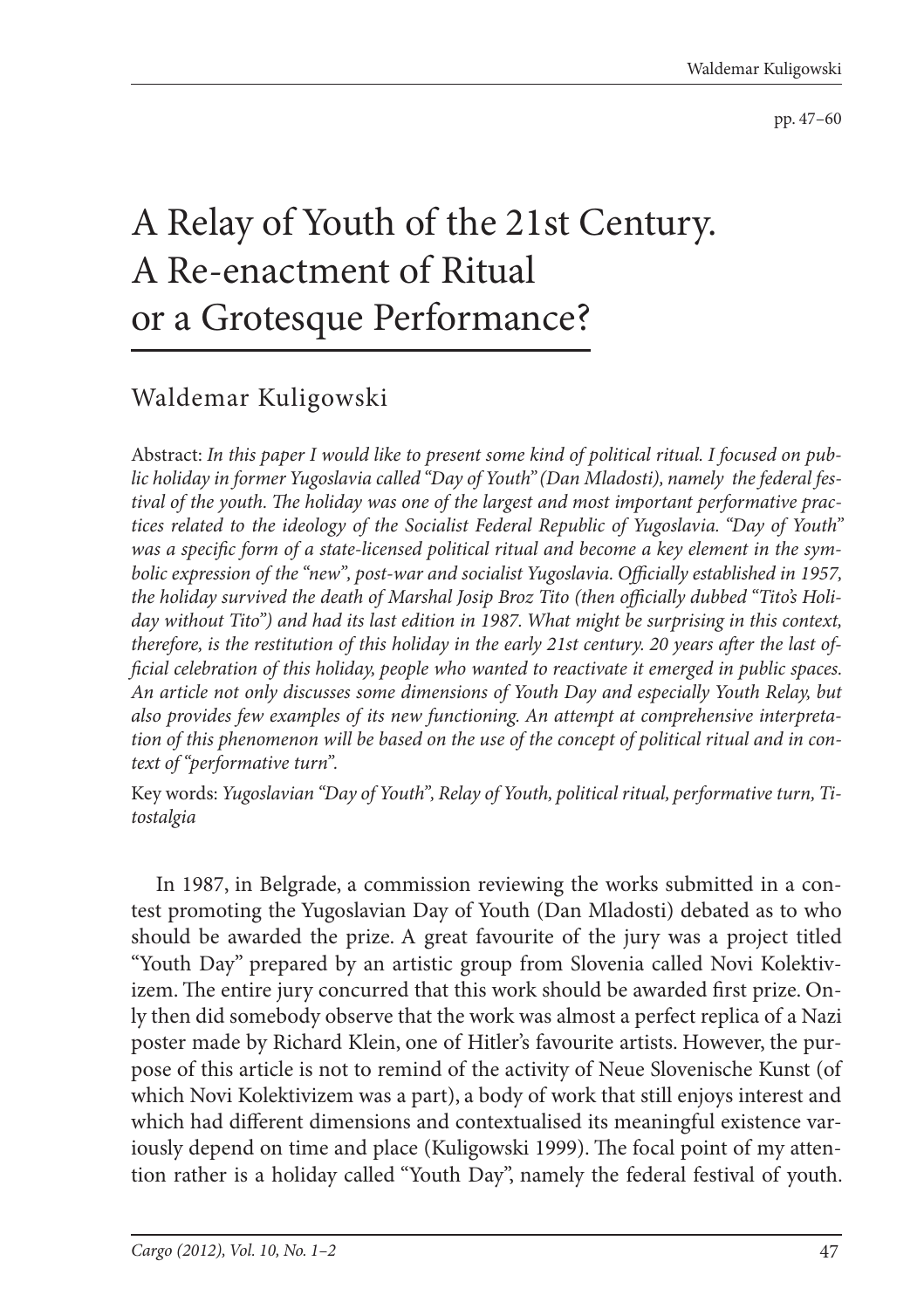The holiday was one of the largest and most important performative practices related to the ideology of the Socialist Federal Republic of Yugoslavia. Officially established in 1957, the holiday survived the death of Marshal Josip Broz Tito (then officially dubbed "Tito's Holiday without Tito") and had its last edition in 1987. No doubt, the above-described artistic scandal of the year made a significant contribution to the fall of this holiday and the disintegration of its meaningfulness. Mark Thompson, one of the western commentators of the dramatic process of the fall of Yugoslavia said that "The end of Dan Mladosti did more real damage to the SFRY than any number of discontented nationalists or dissident pamphlets" (Thompson 1992: 233). What might be surprising in this context, therefore, is the restitution of this holiday in the early 21st century. An attempt at comprehensive interpretation of this phenomenon will be based on the use of the concept of political ritual.

In the vocabulary of studies on society and culture, the word 'ritual' is to be numbered amongst the most commonly used terms. Today, contemporary theories have significantly transformed its meaning. On one hand, ritual has ceased to be a way of life or a system of social values, an issue generally failed to be brought to attention, but rather has become a specific field of symbolic battles, an object of pride and adoration and an element in national and ethnic politics. As David Kertzer has suggested, ritual structures our experience. Or even more – ritual guides our perceptions and channels our interpretation of those perceptions. "Through ritual (...) we not only make sense of the world around us, but we also are led to believe that the order we see is not of our own (cultural) making, but rather an order that belongs to the external world itself" (Kertzer 1988: 85). Paraphrasing Clifford Geertz's definition of culture, Kertzer defined ritual as "action wrapped in a web of symbolism" (Kertzer 1988: 9). This assumes that ritual has among others - a communicative role. Another role is connected with ideology. Maurice Bloch saw ritual in this context as a form of ideology which provides an alternative to "normal" everyday life (Bloch 1989). Bloch uses many examples to illustrate his formulation, of which indicate that ritual is essentially conservative or mystifying. This is a common point: Kertzer described a "ritual election" staged in El Salvador "to demonstrate to the world that El Salvador was indeed ruled by the democratic masses" (Kertzer 1988: 49). Political ritual does not merely represent social structure, but acts upon it and becomes the significant site of political contest between different social groups. Because political rituals involve symbols, they can lead to change as much as they can evoke tradition and continuity. In this paper I would like to interpret the Yugoslavian Relay of Youth as specific form of action "wrapped in a web of symbolism", which has a communicative and also an ideological function, and through the category of a cultural game with a particular history and local tradition.

Richard Klein was one of Adolf Hitler's favourite artists. He designed Hitler's famous post stamp likeness and the right profile of the führer was printed in mil-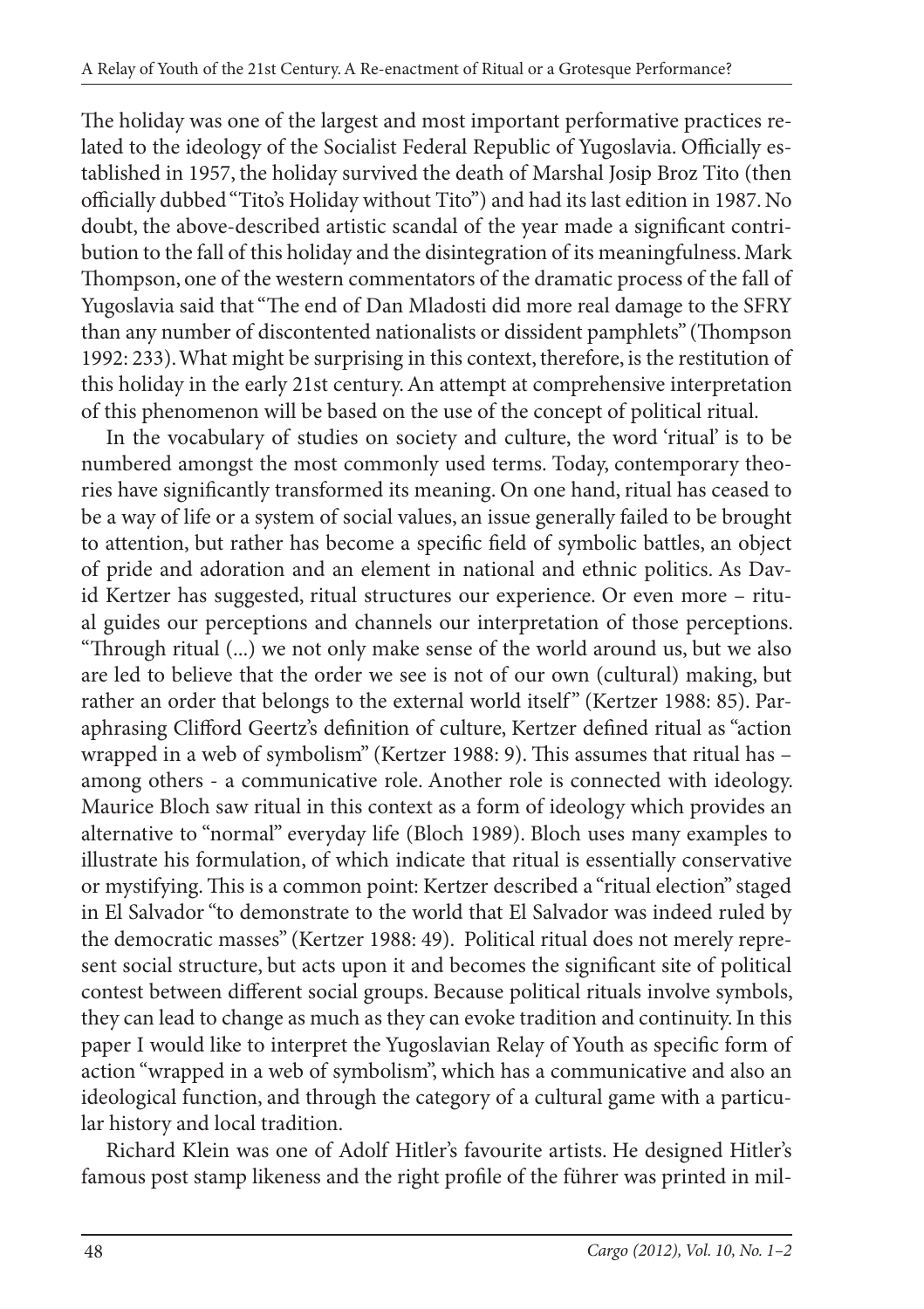lions of copies. In addition to these stamps, the artistic output of Klein included a number of projects used by the state offices of the III Reich, such as special occasion medals (e.g. the Anschluss Medal), trophies and emblems. 1937 marked Klein's greatest public success- the design of a poster advertising the "Great Exhibition of German Art" presented in the newly opened Munich Haus der Kunst (the poster was later used as a cover of the new art magazine titled "Kunst im dritten Reich"). The picture is a combination of realistic and mythological elements; it is a composition presenting the profile of Pallas Athena (the goddess of war, wisdom and art), the Nazi eagle, Promethean fire and a swastika (Michaud 2004: 92-93). The picture depicts struggle, determination, confirmation of one's greatness and all the values regarded as the perfect artistic expression of Nazi ideology. It is worth emphasising that the aforementioned exhibition was opened by Hitler himself on the eve of the official public opening of another art exhibition, Entartete Kunst (the First "Great German Art Exhibition" 2012). The collection presented works of degenerate and sick art that questioned the spirit of National Socialism. Together with Hermann Gradl, Adolf Wissel, Karl Leipold, Heinrich Knirr and many others, Klein openly supported art line with the discourse then prevailing in Germany.

The memory of Klein and his court art would have lasted probably only in narrow circles of art and ideology historians were it not for a certain event, apparently, very remote from the times of the III Reich and its aesthetics. In 1987, in Belgrade, a commission reviewing the works submitted in a contest promoting the Yugoslavian Day of Youth debated as to who should be awarded the prize. A great favourite of the jury was a project prepared by a small, yet popular, artistic group from Slovenia called Novi Kolektivizem. The poster simply titled "Youth Day" was different from other works. It was harsh in appearance as it used a limited number of colours, i.e. white, black and different shades of grey. It represented an athletic, naked young man carrying a torch and a fluttering banner with a star on it. The young man was boldly marching forward without paying attention to obstacles rising up under his feet. He looked into the future and his entire posture was a manifestation of determination and dedication to the cause. The entire jury concurred that this unusual work should be awarded first prize; moreover, the poster had already been reprinted by a number of magazines. Only then did somebody observe, with horror, that the work was an almost perfect replica of Richard Klein's picture created nearly half a century earlier. The changes introduced into the original work were only slight: the swastika on the banner was replaced with a five-pointed star, while the black eagle (the national emblem of the III Reich) on the flagpole had turned white, with the title "Dan Mladosti" being the only new element. The case was soon condemned as a scandal giving rise to fierce discussions not so much devoted to the general condition of art, but rather to the condition of a state, where the most appropriate embodiment of its prevailing ideology had turned out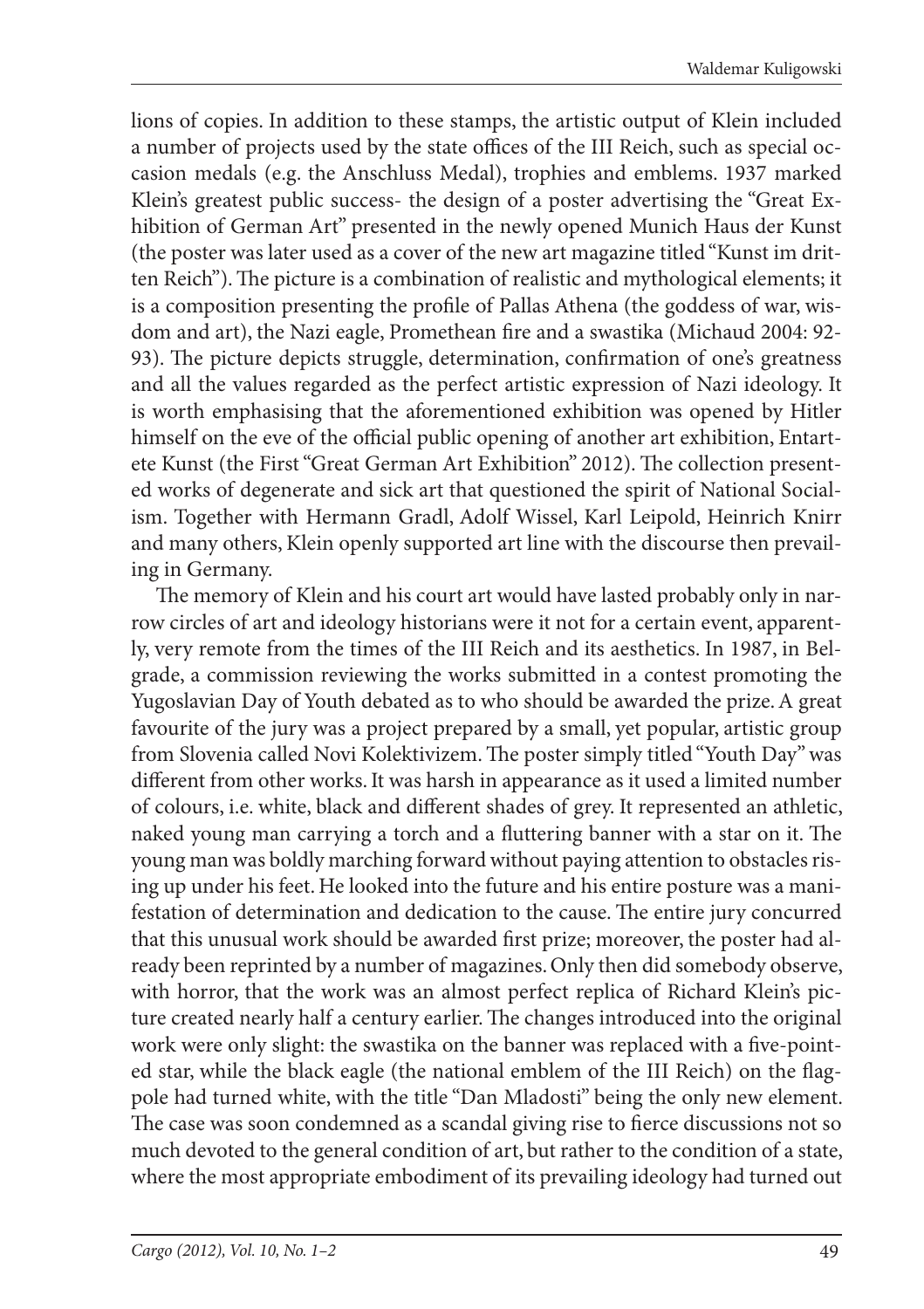to be a poster submitted to its largest propaganda festival, that in fact reproduced signs fascist totalitarianism. The alleged comparison of Tito to Hitler gave rise to outrage and the imprisonment of the poster's authors was even considered. In the end, after the matter - had seen the light of day, the prize was awarded to a work which left no room for any doubt - it was a green leaf (green as the colour of hope) on a red background with a socialist star integrated into its composition.

The Day of Youth in the Socialist Federal Republic of Yugoslavia was a great event with many ideological and cultural meanings. Although the Day of Youth became an official holiday inYugoslavia in 1957, the origins of the relay race can be traced back to 1945. At that time, a youth organisation from Kragujevac organised an event called Tito's Relay ("Titova štafeta") (*Slovenci prvi prestali* 2005), with Croatian Kumrovec, the place of Tito's birth, as its starting point. Its distinctive features would, in the years to come, become a distinguishing signs of the youth relay races. The first characteristic was the route combining all the key geographical points in the geography of Tito's system into a symbolic network "all the historic cities and battlefields of our revolution" [*Titova štafeta - Štafeta mladosti* 1986]). The second was the special hollow batons in the shape of a torch, holding a greeting card for Comrade Tito. And the third was a festive culmination in the presence of the leader on May 25th (regarded erroneously as Tito's birthday). In 1945, over 12 thousand participants, with young people constituting the majority, were engaged in the race. The runners covered a distance of over 9 thousand kilometres. At the finish of the race, Tito was given the first 9 batons and a specially prepared book with 15 thousand signatures of young people from the region of Šumadija. 10 years later, the number of participants was estimated at 14,000, with the entire route reaching nearly 100 thousand kilometres (Čolović 2012: 19).

Each year, the relay race would start in a different city of the federation, one that would stand out in the recent history of the new state. It is worth mentioning that until 1956 the final of the relay race and hand-over of the batons would always take place in Zagreb. The running of the previously determined route could take up to a few months. Engaged in this collective effort were different professional groups; the relay batons were carried to mountain tops, across rivers and lakes, were given to scuba divers and parachute jumpers and their miniature replicas were carried by post pigeons. Statistics show that over the first 12 years of this ritual, over 10,200,000 thousand runners covered a distance of 877,000 kilometres, carrying 20,000 batons (*Danas je 25. Maj* 2012).

An interesting point about the beginning of the ritual is its social context. The building of a new socialist state took place within the framework of a discourse of unity and joint effort. An official document justifying the need for industrialisation and collectivisation was the Act on a "Five-Year Plan of Economic Development for Yugoslavia" (1947-1951). What were its practical implications? In 1947, within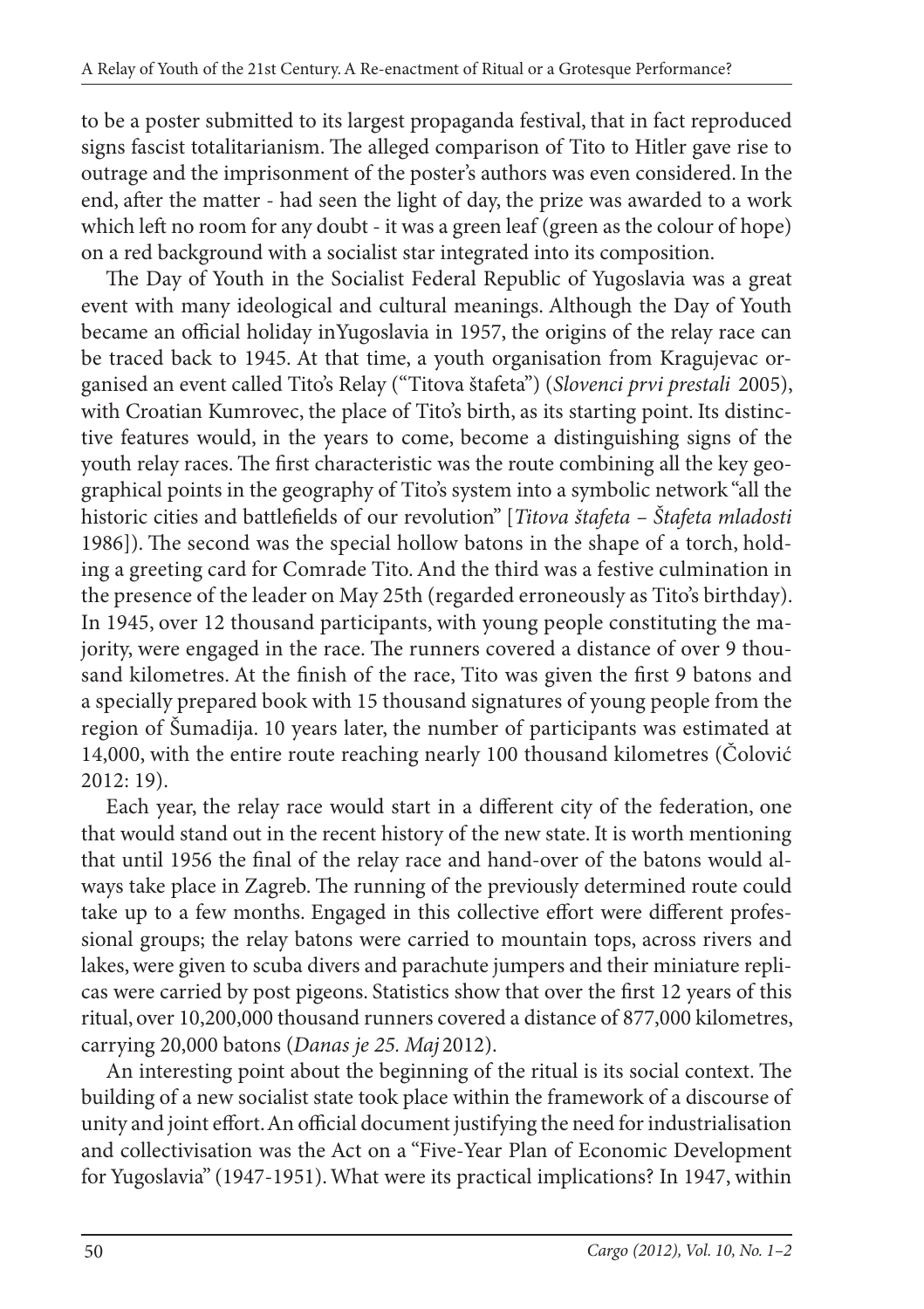less than a year, 6 thousand young *junaks* built a 242 km long Šamac-Sarajevo railway line. Another team drilled through the Montenegro scree between Nikišic and Titograd (now Podgorica), while another tunnel was forged between Doboj and Banja Luka. It was the youth who built the ironworks in Železnik, a rolling mill in Savojna, a steam boiler plant in Zagreb, and a metallurgical region in Bosnia. The statutory five-year term was concluded with frequent transfers of working brigades of young swashbucklers to new places of employment in coal mines, tasks related to road hardening, forest clearing or maize harvesting (Walkiewicz 2000: 157, 201). At that time, collective effort, competition and the fulfilment of obligations were elevated to the rank of a praiseworthy duty. Young people traversing new sections of a route around the country became a perfect element of an ideology-pervaded work landscape. The relay race was also a kind of labour.

1957 was the year of a breakthrough in the moulding of the image and cultural meaningfulness of the race. By decision of the Marshal, the relay race, previously treated as a birthday present for the leader, was integrated into the celebration of Youth Day. A new state holiday and a day off work was thus established. Its most lavish manifestation was still the Youth Relay ("štafeta mladosti"). From this point, the holiday thus defined and having the form of a state-licensed political ritual became a key element in the symbolic expression of the "new" Yugoslavia (Bringa 2004: 156-157). The relay race would start a month earlier and its finishing line was no longer in Zagreb but in the federation's capital, Belgrade, in the largest stadium of the Yugoslavian national army. The race ran across the republics and autonomous districts of Yugoslavia, mobilising students, young workers, learners and members of youth organisations. Stops were established at universities, factories and culture clubs. Local celebrations were held in each of the cities and towns along the relay route. Their scenario would vary in details, but in the majority of cases it was similar: the ceremony was opened by reading greetings for Tito. The ensuing cultural and artistic part included songs dedicated to Tito, guerrilla songs and the folk dances of a given region. Once the ceremony was over, the race was continued until the next town and ritual stop.

The culmination of the relay was in Belgrade. The final ceremony of the Day of Youth was held in the presence of Tito, his wife (whoever she might be at the time) and party officials. A huge open air show with thousands of performers and spectators was organised in the stadium. The performance would include folk and gymnastics shows presented by young athletes, soldiers and students. Special groups prepared clichés such as: "Tito, we love you", "Youth is the future", or "Happy Youth Day". Songs performed en masse thundered with refrains like "Tito is our heart, Tito is our sun". And all was accompanied with a veritable forest of flags and, in the final years, firework shows.

Children would present the Marshal with greetings in the form of poems or personal letters. Teachers would select the best wishes composed at schools and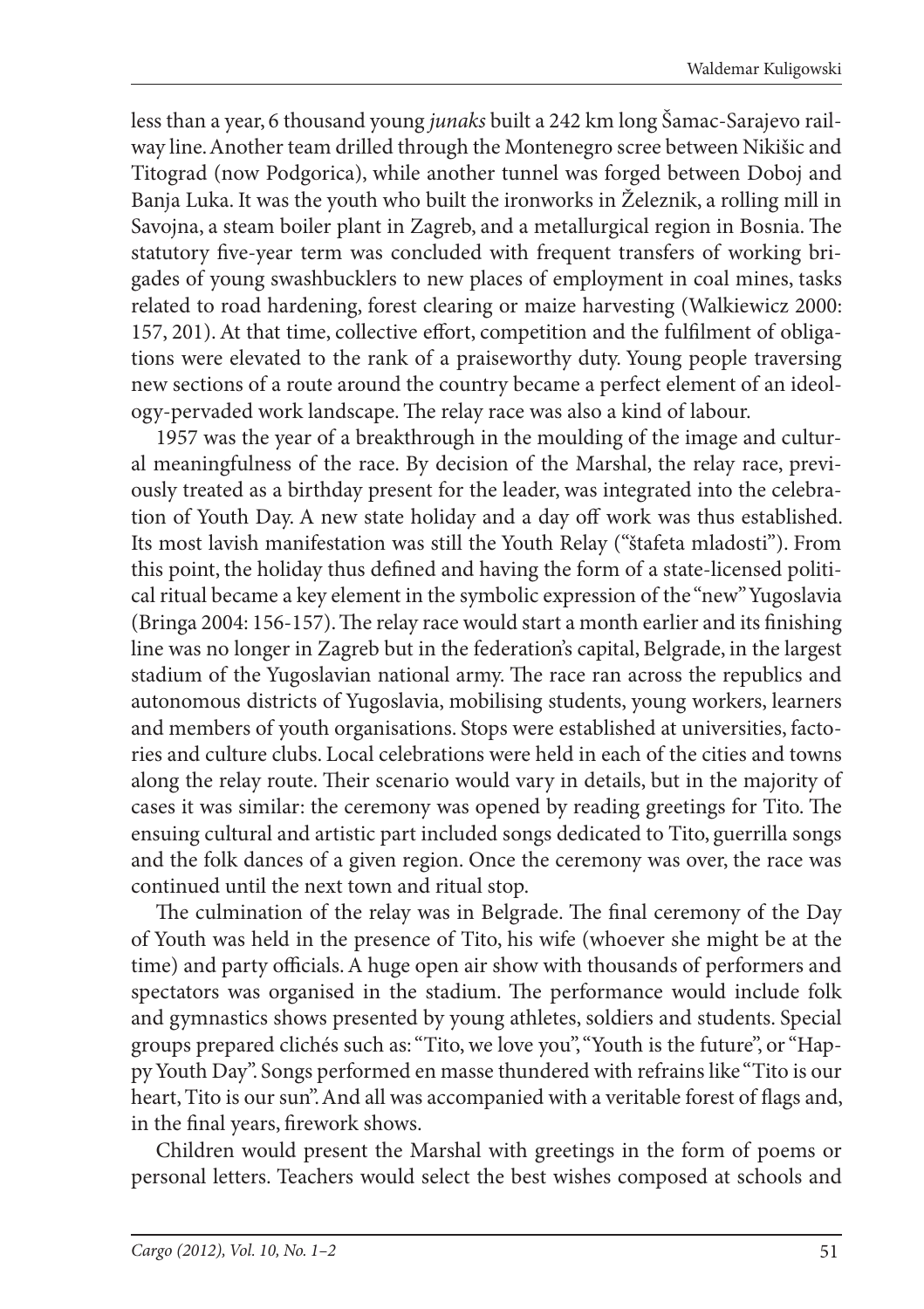Tito received a selection from each school and each republic. Some of them were read aloud during the ceremony. Naturally, the key moment of the holiday was presenting Tito with the baton. The person who was granted this honour was preselected from a group of the most active members of youth party organisations. As the appointment was regarded as a token of prestige, we know the names and surnames of these last runners in the relay race. They were from different regions of the federation, e.g. Nish, Titograd, Pristina, Skopje, Bihac, Zagreb and Sarajevo. Red pioneer scarves around their necks, each of the chosen ones ran up to the rostrum where they were met by the Marshal in the company of other officials. In 1979, when Tito participated in the Youth day for the last time in person, Sanija Hiseni, a student from Pristina, had the privilege of meeting him and delivering a laudatory speech in which she praised socialism, Yugoslavia and Tito in Albanian, later switching to Serbo-Croatian. Tito returned the favour with a series of kisses and handshakes. Finally, the whole stadium applauded and chanted the name of their leader.

The ritual of Youth Day was broadcast throughout Yugoslavia; first on the radio, and later on TV. The show enjoyed vast popularity and had millions of viewers. The race continued until 1980, when it was interrupted for the first time as it was passing through Croatian roads. »Comrade Tito is dead!« - the sentence pronounced on 4 May that year reverberated throughout the media and literally shocked the people of Yugoslavia. The leader of the Federation died in Lubljana. Thousands gathered along the rails along which his body was transported to Belgrade. Given the circumstances, the continuation of a race in the honour of Tito, or the following of the well-know scenario of Youth Day, was no longer possible. Tito's death did not however put an end to the festival.

The already well moulded ritual was successfully converted from a celebration of the leader's birthday into a commemoration of his death. On May 9th, 1980, at 11 a.m. sharp, the door to the building of the Assembly of the Socialist Federal Republic of Yugoslavia was drawn slightly open. Inside, placed on a podium and covered with the national banner was a coffin holding the body of Josip Broz Tito. Eight young people: seven boys and a girl, each clad in black, approached the casket. They represented all the »constitutive elements« of Yugoslavia: Serbia, Slovenia, Croatia, Macedonia, Montenegro, Bosnia and Herzegovina, Kosovo, Metochia and Vojvodina. This was the last change to the 36th Relay of Youth, disrupted unexpectedly a few days before by the death of the Marshal. As usual, Tito received the greetings from the young people and relay batons, except that this time purely on a symbolic level. A representative of Bosnia and Herzegovina, the republic which the relay race failed to reach, placed a decorative baton at the base of the coffin. Inside, there was a letter with a message from Yugoslavian youth. The final wishes of the pioneers and young people of Yugoslavia were not noticeably different from those of preceding years: »Youth was close to you. You created the future for the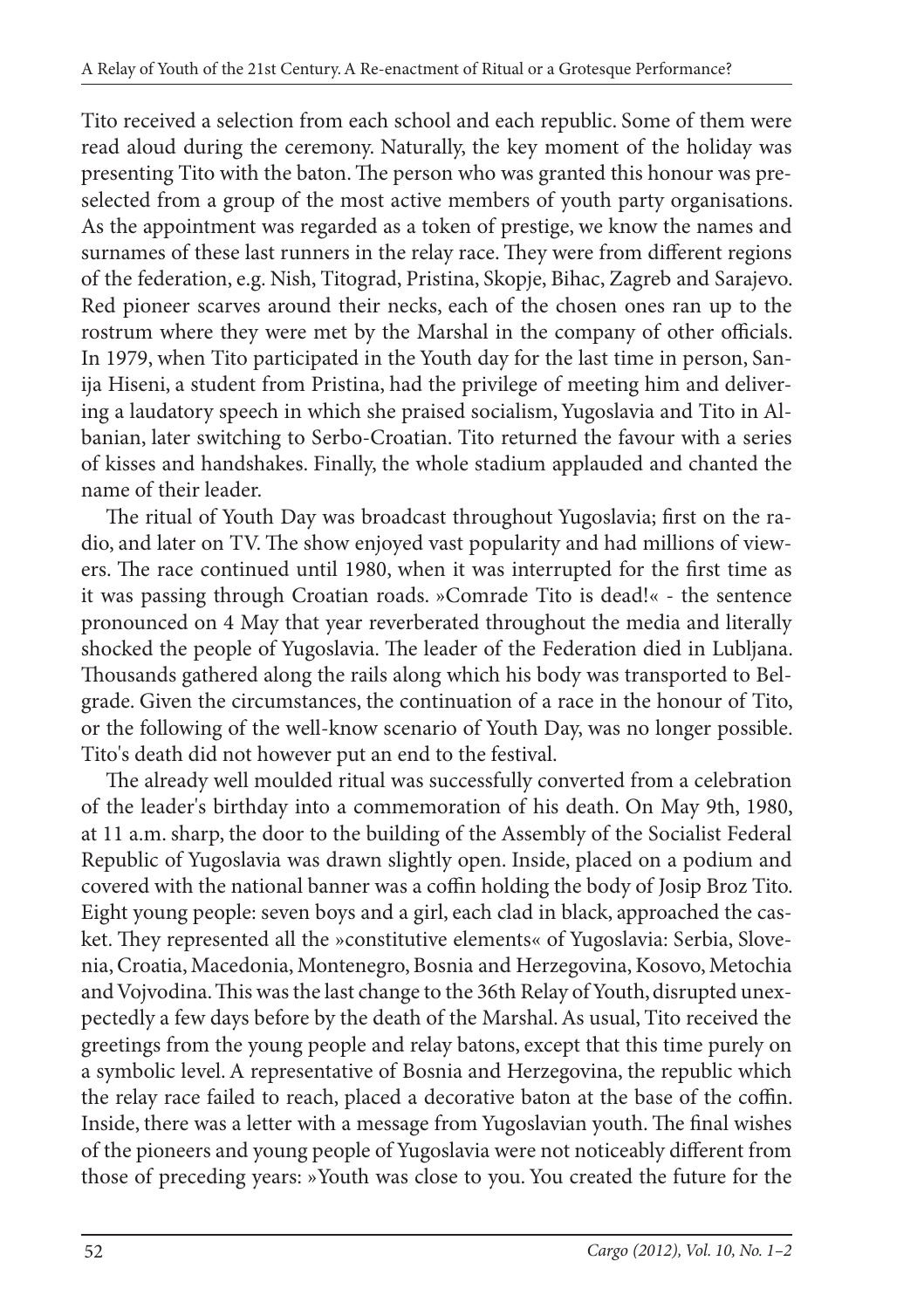youth. You have made the world closer to us. Our dearest and kindest friend... We will continue your work«<sup>1</sup>.

Indeed, despite Tito's passing away, the idea of the ritual relay race was still practiced. In the years following 1980, the organisation of Youth Day was continued preserving the key elements of the usual scenario. What needed correction was the final ceremony in the stadium. Again, with batons in their hands, young people would run up to the rostrum, but now the batons were no longer handed over to the Marshal, but to the head of the organisation called the Young Communist League of Yugoslavia (Savez socijalističke omladine Jugoslavije), which was the youth extension of the ruling party. The last runner reported the completion of the relay race which was a symbol of love for comrade Tito. In 1987, a twist was added to the final; with the benefit of hindsight, this could be regarded as an attempt at adjusting the old ritual to new circumstances. The baton handed over by the runner emerging from a crowd of young people making up a five-pointed star on the grass of the stadium was passed from hand to hand (this time with two bunches of yellow flowers). It was finally handed over to a student, Rejmonda Broćaj who, quite conventionally, announced the conclusion of the "Tito trail" thanking the late leader in all the languages of the federation. It was, we have to add, the final Yugoslavian Youth Day combined with a relay race traversing the entire country<sup>2</sup>.

The Youth Relay was held for the last time in 1987; the same year in which Slobodan Milošević took power in Serbia (shortly afterwards, in place of the relay symbols of political power, brotherhood, and unity of another type would appear: relics of saints and poets [Čolović 2012: 19]. At that point, it seemed that the Youth Relay would finally be laid to rest in the history of the collective rituals related to the cults of great leader. By then, Tito had been dead for a few years. Also, the Federation of Yugoslav Republics he had ruled was gradually disintegrating. It was first exposed to ridicule three years after Tito's death; when scientists, writers and columnists who gathered in Zagreb (not so long ago swearing an oath that they would follow the path set by the Marshal) spoke of "mandarins of consciousness" and " heirs of Stalin". In 1987, the foundations of the federation were being questioned (and exposed) by the artists from Novi Kolektivizem. On May 4th, 1990, at three o'clock, the hour of Tito's death, sirens went off for the last time; later, his mausoleum was simply closed for a couple of years. In 1991, the values, essence and territory of Yugoslavia were veiled in a shroud of disintegration and ruthless war. There was no reason for continuing a ritual which could become absurd in the new political social and cultural environment. The cultural and social history of

<sup>1</sup> See: Štafeta mladosti na odru druga Tita 4.maj 1980, video (http://www.youtube.com/ watch?v=TkzD51JOV6g, 08.03.2012).

<sup>2</sup> See: Dan Mladosti 1987. - predaja štafete - Druže Tito mi ti se kunemo, video (http://www. youtube.com/watch?v=8bC\_PpGj8Jg&feature=relmfu, 30. 3. 2012).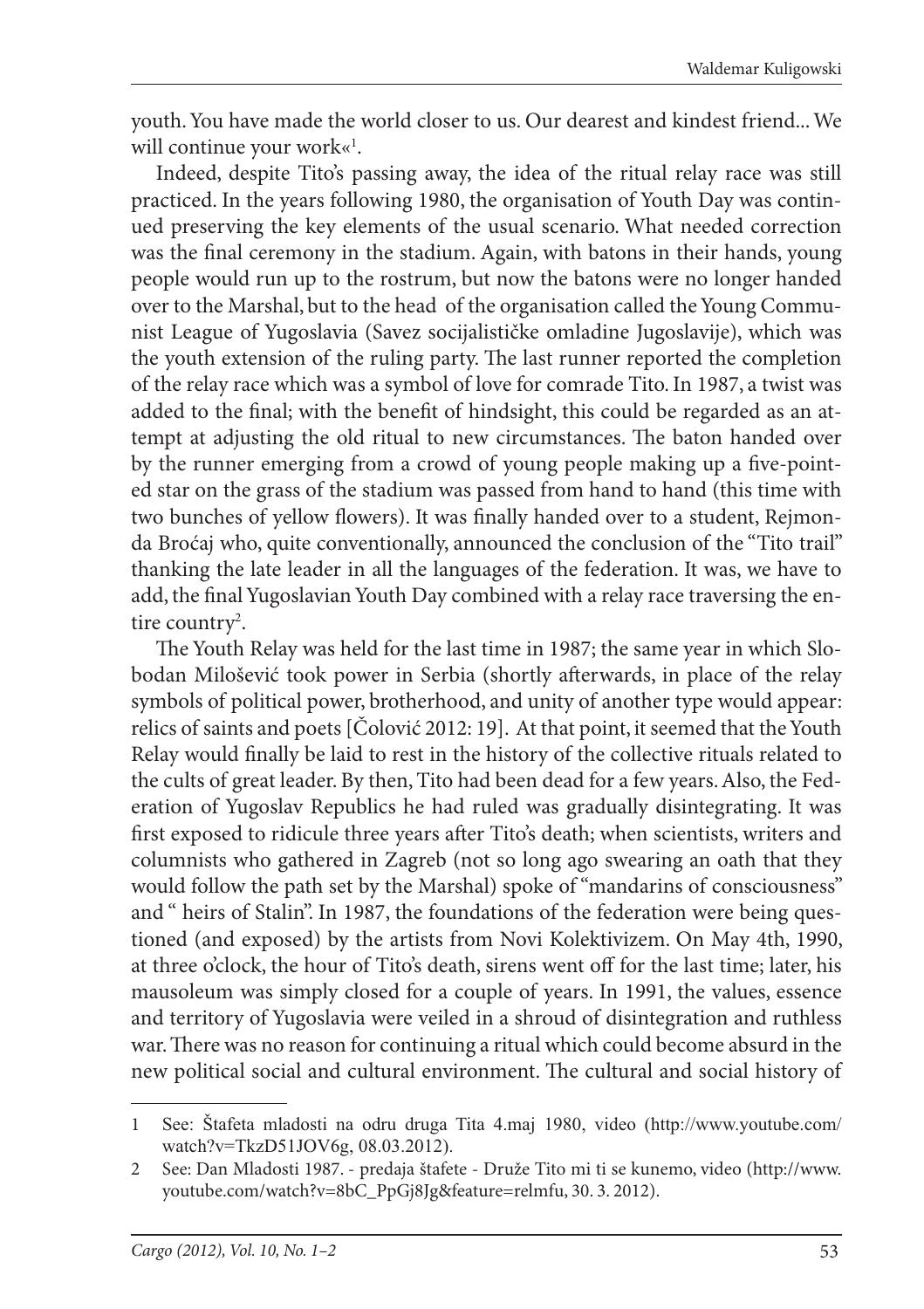Youth Day could therefore be embraced in three consecutive scenes: (1) Tito's Relay, "Титова штафета" (1945-1956); (2) Youth Day, "Дан младости" (1956-1980); (3) After Tito-still Tito, "И после Тита-Тито" (1956-1987).

The relay race accompanying Youth Day more than any other holiday in the Tito calendar of rituals embodied the idea of "Brotherhood and Unity", which was key to the ruling of the multinational federation. In the official discourse, the race was synonymously referred to as the path to "Brotherhood and Unity"; in virtually every city of the multinational federation, squares and streets were named after it (Borowiec 1977: 27). Its function was therefore to baste multi-cultural Yugoslavia together, a role manifested not only through propaganda clichés but also through the physical act of the relay race across all the republics. Naturally, the stadium culmination is reminiscent of other political rituals, so well known from other Eastern Bloc countries: May Day, harvest festivals, the celebration of Nicolae Caușescu's birthday at the end of January<sup>3</sup>; it also imitated ceremonies that accompany, for example, the opening of the Olympic Games or other notable sports events. It was this mass spectacle that was to become the carrier of ideas, a festive and community manifestation of ideological precepts.

Surprising in this context were the reports of information agencies which on May 4th, 2008 relayed the news of thousands gathering in Belgrade … on the occasion of Youth Day! 20 years after the last official celebration of this holiday, people who wanted to reactivate it emerged in public spaces. What is more, in each consecutive year the demonstration grew in size, attracting more and more participants. 2010 was particularly important - it was the year of the 118th anniversary of Tito's birthday and the 30th anniversary of his death. Among the visitors to the Marshal's grave were representatives of all the post-Yugoslavian states. In front of the entrance to the House of Flowers, guests from Serbia, Croatia, Bosnia, Hercegovina and Macedonia gathered. A group of motorcyclists came from Novy Sad, and the legendary footballer of Crvena Zvezda Belgrad, Dušan "Dule" Savić, also appeared. Old Yugoslavian banners were flown and some of the participants were clad in uniforms commemorating the Second World War. Songs associated with the fallen state and its community and guerrilla image were sung, e.g. "Po šumama i gorama", "Od Vardara pa do Triglava", or "Zzivela Jugoslavija" (they are recognized by participants as "Yugoslav", "war", "partisan", "revolution", or "Tito's" songs (Hjemdahl, Alempijević 2006: 165). The organisers of the ceremony were the Josip Broz Association and the recently formed Communist Party with Josip Joszka Broz, the grandson of the late Marshal, as its leader. In his speech to the gathered crowd, Tito's grandson said that Youth Day should reinforce the relationships between people from all regions of the former Yugoslavia; relationships destroyed as a re-

<sup>3</sup> "If you tell the worshippers of Tito that Stalin's birthday was celebrated by organizing relays, and Hitler's birthday with stadium drills, and that only Kim Il Sung was showered with flowers as much as Tito was, the answer you will get is: he was different" (Jančar 2012: 32).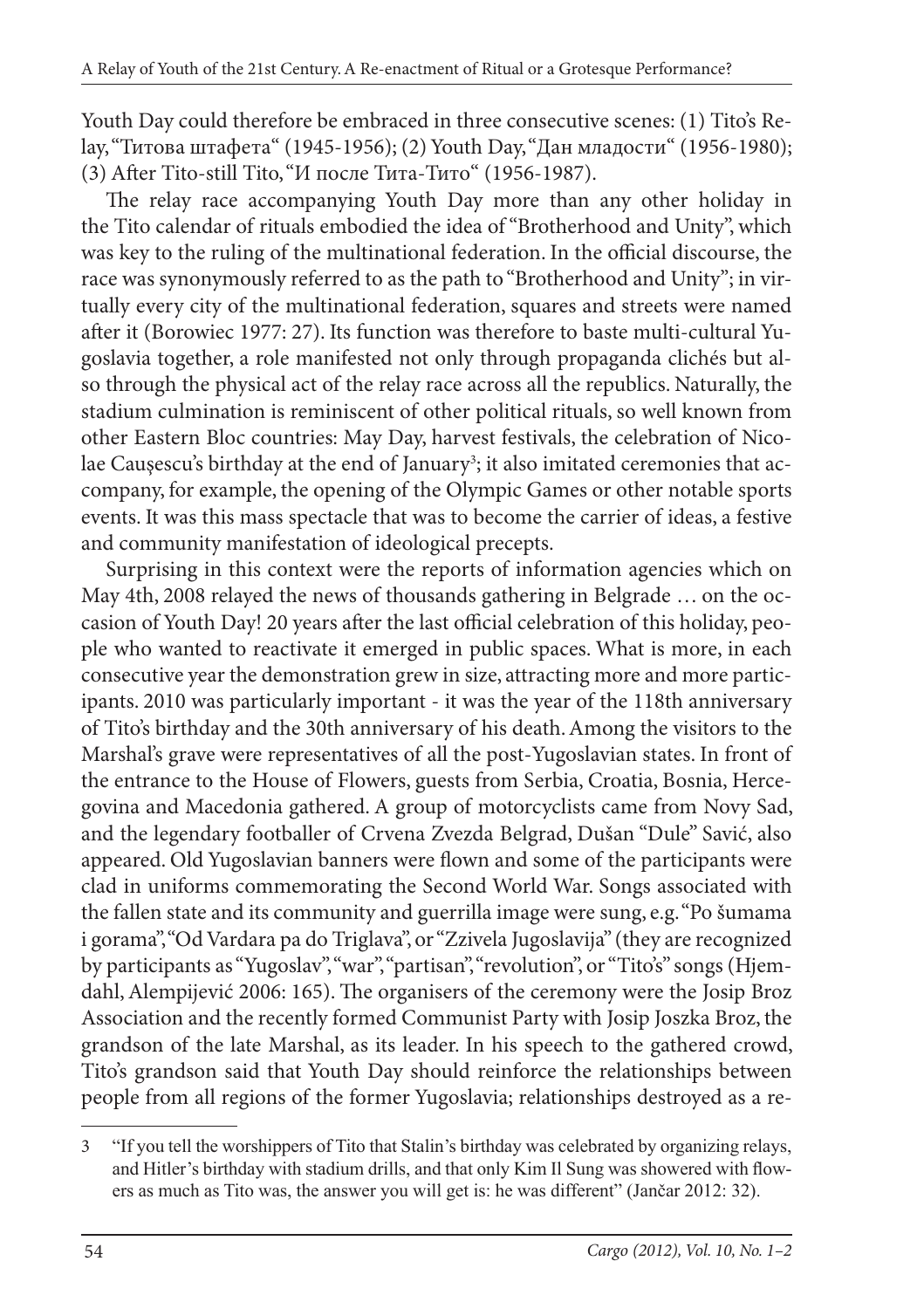sult of the war in the 1990s. "The crowd listened to records of Tito's speeches with reverence," reported a journalist. "Subsequently, his grandson and namesake took the floor.  $(...)$  To the accompaniment of long lasting applause, he welcomed a delegation from the embassy of Libya and ensured everyone that a united Yugoslavia would rise from the ashes and that Serbia would never join NATO" (Dérens 2011: 33).

Tito's grandson is a person of symbolic significance. He declares his interest in uniting all Serbian communists into a single party. His intentions and words do not fall on barren soil. Over the past few years now, a number of associations openly alluding to the traditions of the former Yugoslavia have been established, such as the General Consulate of SFRJ in Tivat, Montenegro; the Association of Yugoslavians in Zagreb (struggling for the right of members to call themselves Yugoslavians), the Josip Broz-Tito Association in Bihac (coordinating the activity of 48 communal branches), and the Our Yugoslavia Association with branches established in all the states of the former Yugoslavia (Herman-Milenkovska 2010). These facts indicate that Yugonostalgy is not a sufficient concept to explain an increasingly manifested longing for life in Tito's Yugoslavia. Slovenian sociologist, Mitja Velikonja, was the first to describe this phenomenon;: he said that in parallel with Yugonostalgy, we are witnessing the development of "Titostalgy" (Velikonja 2009). What do these terms refer to? "Titostalgy" has a few coinciding and complementary dimensions: it is a political symbol, an artefact of pop culture and an element of discourse but also a part of current social and political practice. This nostalgic discourse includes melancholy, drama and kitsch. It revives a symbol which is so important for the visual culture presented by museums, graffiti, tourist souvenirs and portraits. Naturally, "titostalgy" can take different forms depending on the local context: republic, district, protectorate, enclave or, as Velikonja ironically puts it, "banana' or "mongrel" republic. Sometimes it can be associated with freedom, at others with occupation. "Titostalgy" is being quickly adopted in Serbia; its best-known manifestations include the museum and park in Kumrovec named after Tito, the recently re-opened House of Flowers in Belgrade, or a museum in Drvar. However, limiting the influence of the phenomenon only to Serbia is not justified. There is "Tito" cafe in Sarajevo, "The Maršal", a luxury restaurant in Podgorica, "Tito" bar in downtown Umaga, "Broz" cafe in Skopje, and "Tito" and "Nostalgija" eateries in Lubljana. Despite different forms of artistic expression, Tito is idealistically represented in all these venues as a symbol of friendship, solidarity and security. This new contextualisation of the late leader predetermines his attractiveness in a world which is distant from solidarity and full of risk.

Commemorations related to the consecutive anniversaries of Tito's birth and death, taking the forms described above, could easily be regarded as a specific political folklore, as picturesque as it is marginal. The festival was organised without the parades, shows or live TV broadcast, so popular years ago. There is how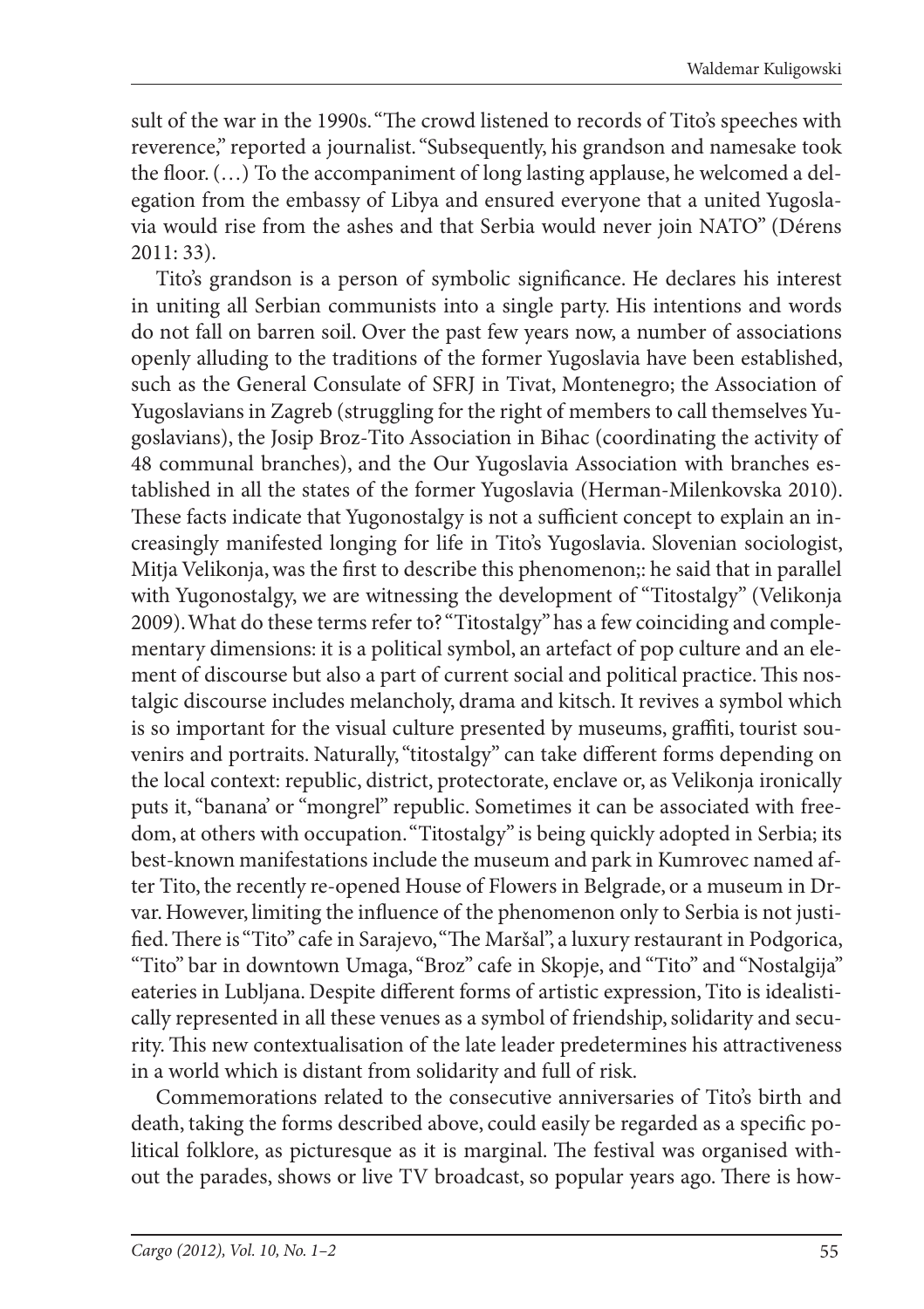ever one fact that makes us look at the assembly gathering in front of the Belgrade House of Flowers from a different perspective. For the celebrations were accompanied by a Youth Relay. The organisation responsible for the re-enactment of this ritual is "Titova republika" from Rijeka, the organisation responsible for re-enacting the festival for the first time in 2008. The Marshal's grandson, as his father before him, was there to provide the final culmination. The original ritual, which began in 1945, was thus continued well over 60 years later!

The 2010 relay race came to Belgrade from 6 locations of the former Federation - Umag, Rijeka, Bačko Gradište, Podgorica, Skopje and Sarajevo and represented 4 former republics: Serbia, Croatia, Montenegro and Macedonia (*Danas je 25. maj* 2012). Having reached the finishing line of the race, all the participants laid wreaths and flowers on Tito's grave. As in the relay's previous incarnation, wooden batons with the red star image and the "Brotherhood and Unity" motto were carried by the runners. The participants also evoked a mood long gone by wearing red pioneer scarves on their necks and "titovkas", small red hats, on their heads. Some of them had small badges with the image of the ex-leader of former Yugoslavia on their lapels. One of the race leaders, 49-year-old Štefica Srića Žic, declared: "We have brought our baton from Croatia and Slovenia. The baton covered the distance from Umag to Belgrade in eight days, travelling by train, car and on foot" (Janjatović 2012). The scale of the 2010 relay race is certainly much smaller when compared with what it was in the past and so is the number of participants and the logistic momentum. It is also worth emphasising that what is described in this paper is a process. Over the two subsequent years, the number of cities, or starting points, grew in number to include Tivat, Subotica, Nish and the villages of Rumenke (in the region of Novy Sad) and Kolut in Vojvodina. Observers notice that the ritual is accompanied with growing enthusiasm. It is estimated that in 2011 the finish of the relay race in Belgrade was welcomed by a crowd of about 20,000 people. Also, locally-organised relay races attract growing crowds. 10,000 thousand spectators watched the relay start in Tivat, at the headquarters of a nongovernment organisation called the General Consulate of the SFRJ, which issued passports of the former Yugoslavia to interested applicants (nearly 5,000 applicants submitted their requests).

The reenactment of the relay race consists of an as close as possible copying of the old ritual scenario. Let us examine this using the example of the race to Belgrade starting in Umag (Fable 2012)<sup>4</sup>. In the very heart of the city situated in the Istria peninsula is situated "Tito's" cafe. Members of the local "Josip Broz Tito" association and the earlier mentioned "Titova Republika" Association from Rijeka gathered in the vicinity. At around 13.00, they jointly started the Croatian and Slovenian relay race of brotherhood and unity. The former iconography was re-

<sup>4</sup> See also: Udruga Josip Broz Tito Umag", video (http://www.youtube.com/watch?v=dOot Uzl8kuk, 17.06.2012).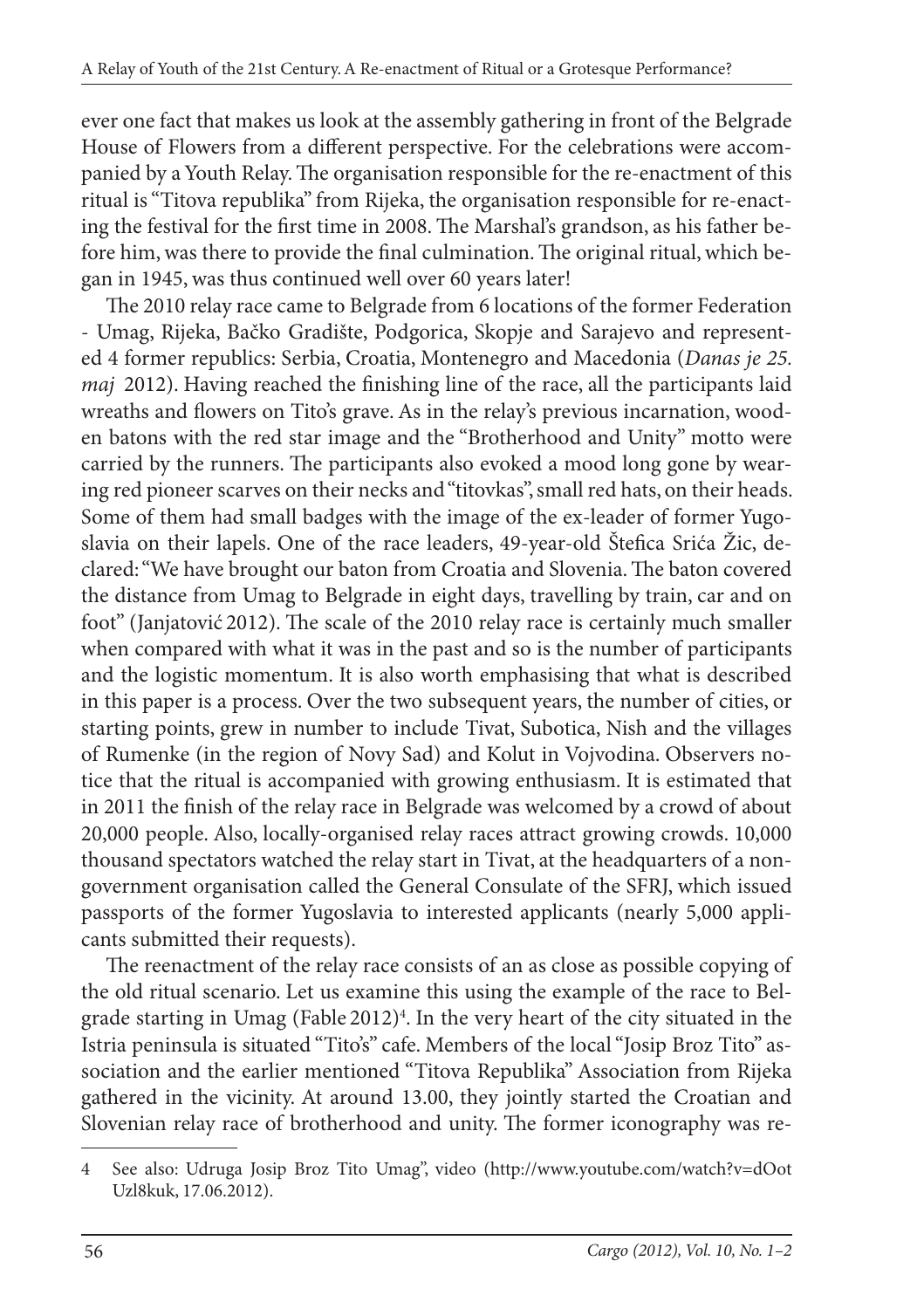constructed with great care, i.e. pioneer uniforms, batons with the image of Triglav, the Croatian chessboard and portraits of the Marshal. The race was initiated with the passage of an open-top Mercedes which made possible the presentation of the baton to all passers-by. The car, designed as a medium of the future, was decorated with pictures of Tito and slogans written on the bonnet, such as "Tito je u nama", "Tito legenda" and "Socijalizam ne umire". Gathered around the vehicle were several people holding portraits of the leader. Their statements leave no doubts as to the nature of the event; its essence is the nostalgic memory of a time when life was better, when apartments were readily available, bills lower and moods optimistic. The relay race had to cover a distance of 650 kilometres covering, among others, such places as Rijeka and Kumrovec. The objective was to arrive at the Tito Mausoleum in Belgrade on 25th May.

From the point of view of social and cultural anthropology, as inspired by the works of Victor Turner, Erving Goffman and Richard Schechner, the contemporary re-enactment of the Youth Relay Race appears to be a manifestation of a specific social process falling within the realm of the "performative turn". This trend in the humanities makes us look at culture as a semantically open, change oriented and performative process, as opposed to textual approaches which often led to an a-historical "freezing" of the meanings explored. Key terms in this approach include rituals, social drama and, naturally, performance and performativeness. The above-described events are also an interesting example of stage politics. Taking into account these few features only, i.e. repeatability, a festive nature, detachment from simple direct utility and symbolic comment on the values making up a certain outlook on life, the relay race can be defined according to the category of a political ritual that sensitizes viewers to the existence of social mythology, propagates political myths, creates, or reinforces, political symbolism, legitimizes historic/religious/folk/cultural traditions, evokes the effect of political community and creates an atmosphere for achievement of certain goals presented as 'supra-party' elements (Naumović 1999: 216-217).

In an attempt to understand the motives encouraging the residents of different countries to participate in the organisation of a holiday to honour the late leader of a non-existent state, let us refer to the proposal of Denis Jeffrey (Jeffrey 1998: 111-125). Jeffrey argues that a ritual should perform three key functions: (1) security,  $(2)$  transition, and  $(3)$  transgression. The first is intended to marginalise the sense of uncertainty and being lost, the second one is activated during crises and transformation in an attempt to ritualise social emotions, while the third aims to facilitate a breaking with the *status quo*, negotiating changes and introducing an element of risk. Jeffrey emphasises that contemporary ritual must fulfil all three functions, lest it become boring or fall into the realm of preposterousness. I have no doubts that the re-enactment of the relay race satisfies these functions and faces the dilemma which Jeffrey so accurately pointed out. The boredom of non-pro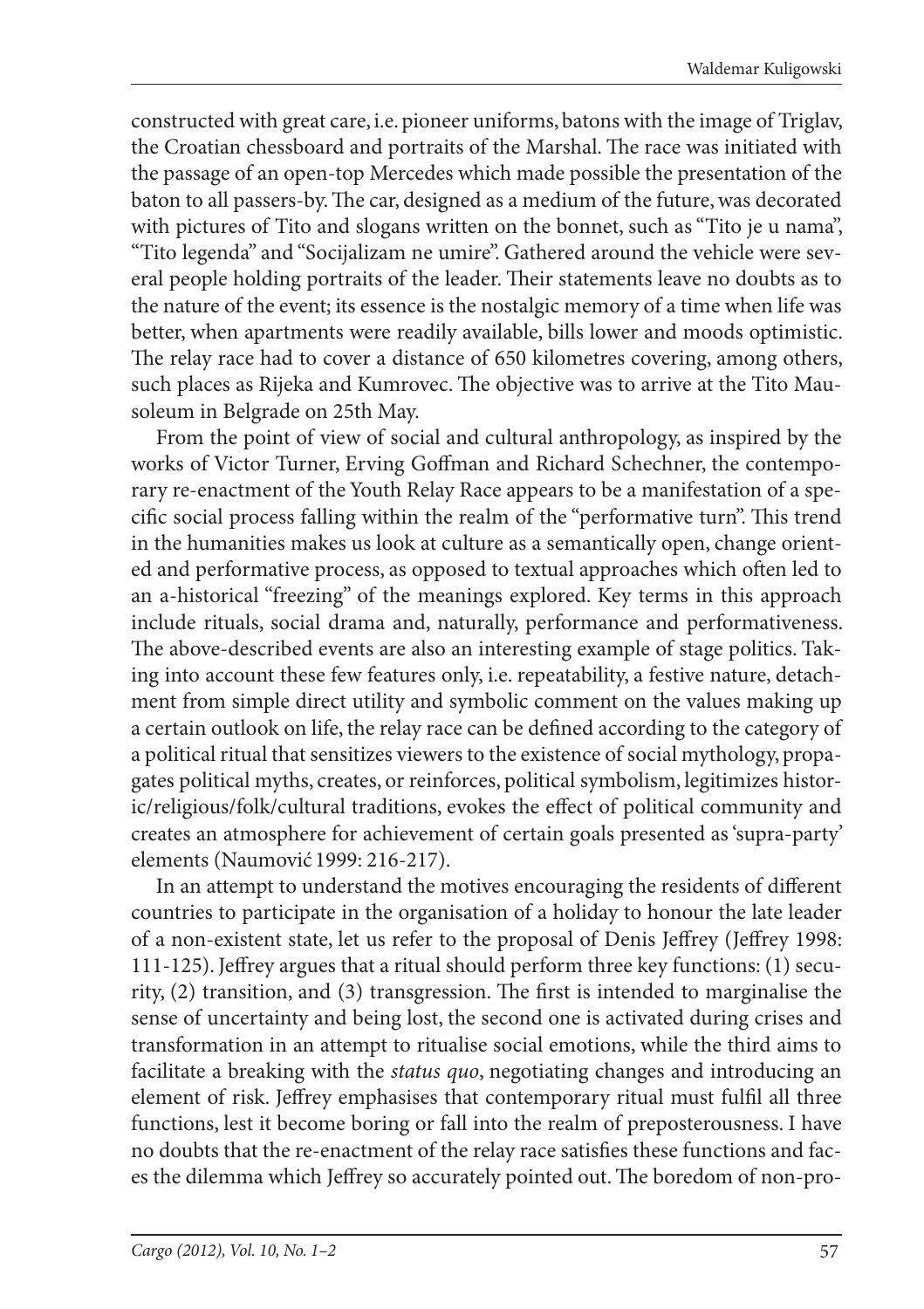ductive recurrence and falling into the realm of puppet performance are but two extremes that titostalgics have to face.

Political ritual as defined by David Kertzer not only has a cognitive influence on the general definition of political reality, it also has a persuasive emotional effect, which is extremely important in mobilising people and groups to undertake specific actions. The theatrical and performative nature of rituals usually has a broader social effect than argumentative debates (Kertzer 1988). Naturally, the re-enactment of the relay race is far from the lavish, state authority licensed official ritual organised in the times of Tito. Its social reintroduction is, however, a fact not to be underestimated. In the former Yugoslavian republics, a very specific dialogue with the Federation's heritage taken up by writers, poets, columnists, playwrights, architects and creators of monuments continues. This post-Yugoslavian debate (postmodernistic and post-feministic in other contexts, too) is an attempt at giving second thoughts to what has become a failure, understanding why the great project turned out to be disaster and why the great narrative of Yugoslavia proved ultimately to be so short-lived. The Youth Relay is merely one of the topics of this debate. The near future will show whether it was but a grotesque component of social life, or a serious ritual signifying political mobilisation.

In the end of my paper, I would like to formulate some working conclusions. Firstly, ritual, especially political ritual, is not a traditional subject of anthropological studies. Rituals today carry enormous political and ethical potential. Their political dimensions are realised in many different forms. We should take note of the reflexive nature of the traditions that surround us and make increasingly active attempts to co-create a common, culturalised world. This is  $-$  in my view  $$ the essence of contemporary political ritual that raises a challenge for the work of anthropologists. The chief problem presented by the new meanings of the Youth Relay phenomenon is how to place it within other forms of common life: democracy, human rights, domestic law, freedom of speech, national policy, etc. In this light, the most important question is not still "What is ritual and what is grotesque?", but rather "When, where, how, for whom and under what conditions is it so?".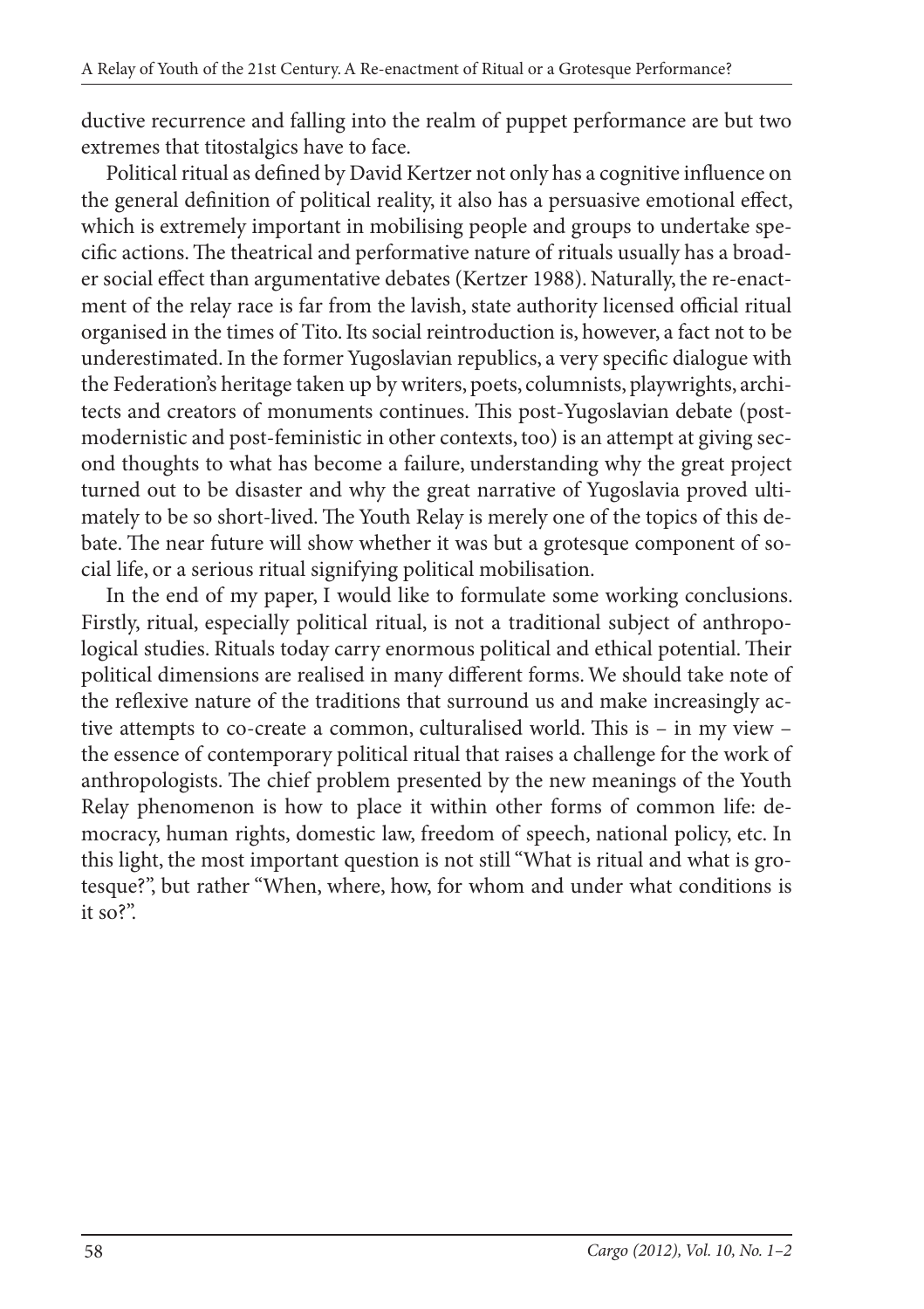## **REFERENCES**

- Bloch M., 1989. *Ritual, History and Power: Selected Papers in Social Anthropology*, London: The Athlone Press.
- Borowiec A., 1977. *Yugoslavia after Tito*, New York, London: Praeger Special Studies in International Politics and Government.
- Bringa T., 2004. The Peaceful Death of Tito and the Violent End of Yugoslavia, in: J. Borneman (ed.), *Death of the Feather: an anthropology of the end in political authority*, London: Berghahn Book.
- Čolović I., 2012. Scale models and relays. *Herito. Heritage, culture & the present*, no 7.
- Dérens J.-A., 2011. Podróż po jugonostalgii, *Le Monde Diplomatique. Edycja polska*, no 9 (67).
- *Danas je 25. maj Dan mladosti u bivšoj SFRJ*, "Blic online", www.blic.rs. [Accessed 15 June 2012.]
- Fable S., 2012. *Titova štafeta krenula iz Umaga*. Available at: www.jutarnji.hr. [Accessed 15 June 2012.]
- First Great German Art Exhibition: Direction-Setting Works of German Art (July 18, 1937), German History in Documents and Images. Available at: http://germanhistorydocs.ghidc.org/about.cfm. [Accessed 6 March 2012.]
- Herman-Milenkovska M., 2010. Ech, gdyby Tito był żywy, *Przegląd*, no 26.
- Hjemdahl K. M., Alempijević N. Š., 2006. In. Žmegač J. C, Zrnić V. G., Šantek G. P., *Etnologija bliskoga. Poetika i politika suvremenih terenskih istraživanja*, Zagreb: Jesenski i Turk.
- Jančar D., 2012. *A rung from St. Jacob's ladder*, trans. I. Reichardt, *Herito. Heritage, culture & the present*, no 7.
- Janjatović P., 2012. *Samo sleta nema*. Available at: www.novosti.rs. [Accessed 15 June 2012.]
- Jeffrey D., 1998. *Jouissance du sacré. Religion et postmodernité*, Paris: Gallimard.
- Kertzer D., 1988. *Ritual, Politics and Power*, New Haven and London: Yale University Press.
- Kuligowski W., 1999. Między zabawą a apokalipsą In: W. J. Burszta, W. Kuligowski, *Dlaczego kościotrup nie wstaje. Ponowoczesne pejzaże kultury*. Warszawa: Sic!.
- Michaud E., 2004. , *The Cult of Art in Nazi Germany*. Stanford: Stanford University Press.
- Thompson M., 1992. *A Paper House: the Ending of Yugoslavia*, London: Hutchinson Radius.
- Naumović S., 1999. Instrumentalised Tradition: Traditionalist Rhetoric, Nationalism and Political Transition in Serbia, 1987-1990. In: M. Jovanović, K. Kaser, S. Naumović (eds.), *Between the archives and the field: A dialogue on historical anthropology of the Balkans,* Belgrade-Graz: Udruženje za društvenu istoriju and Institut für Geschiste der Universität.

*Titova štafeta – Štafeta mladosti*, 1986. Memorijalni centar "Josip Broz Tito", Beograd.

*Slovenci prvi prestali*, "Glas Javnosti", Beograd, 25. 5. 2005. Available at: http://arhiva.glasjavnosti.rs/arhiva/2005/05/25/srpski/D05052401.shtml. [Accessed 15 March 2012.]